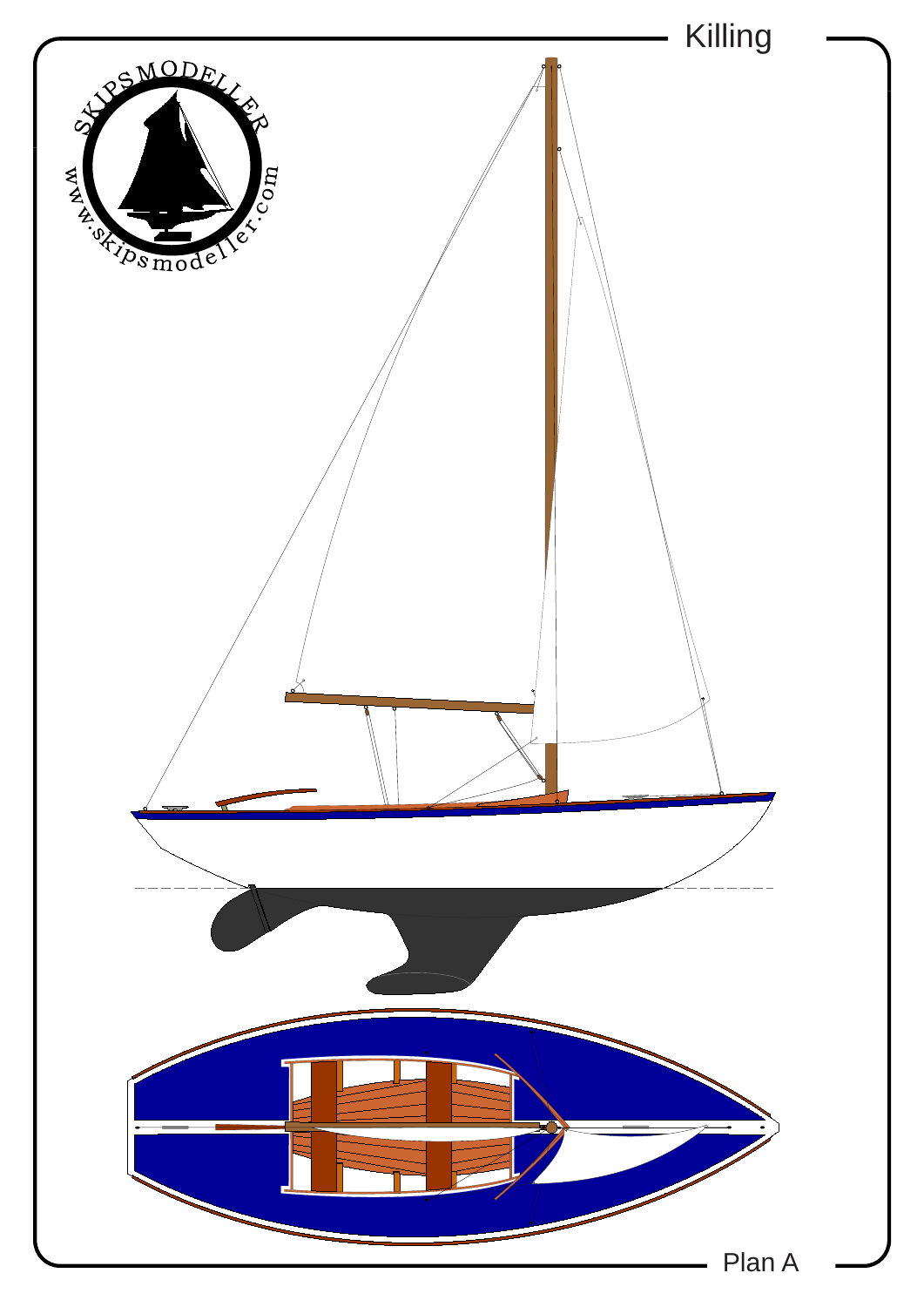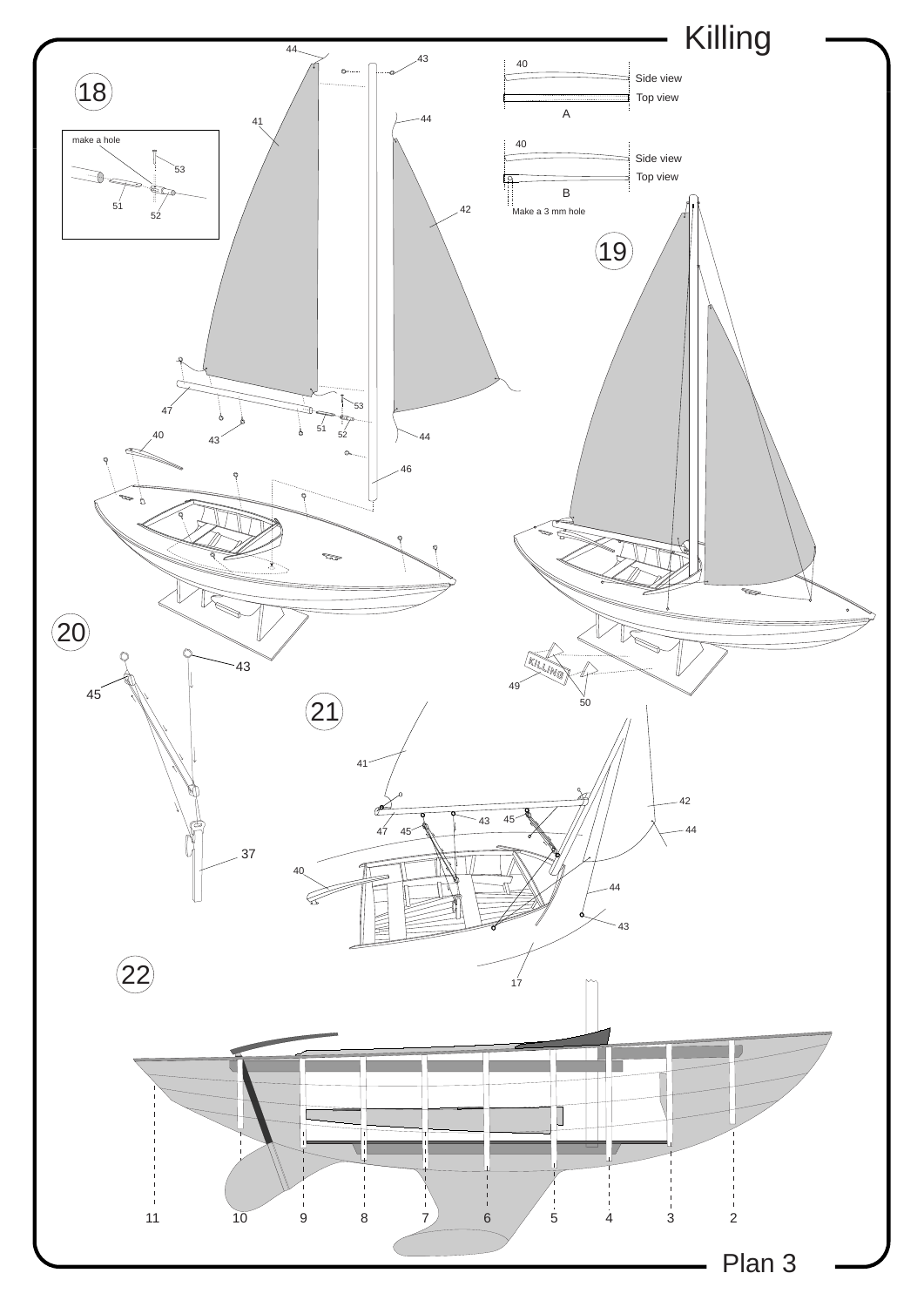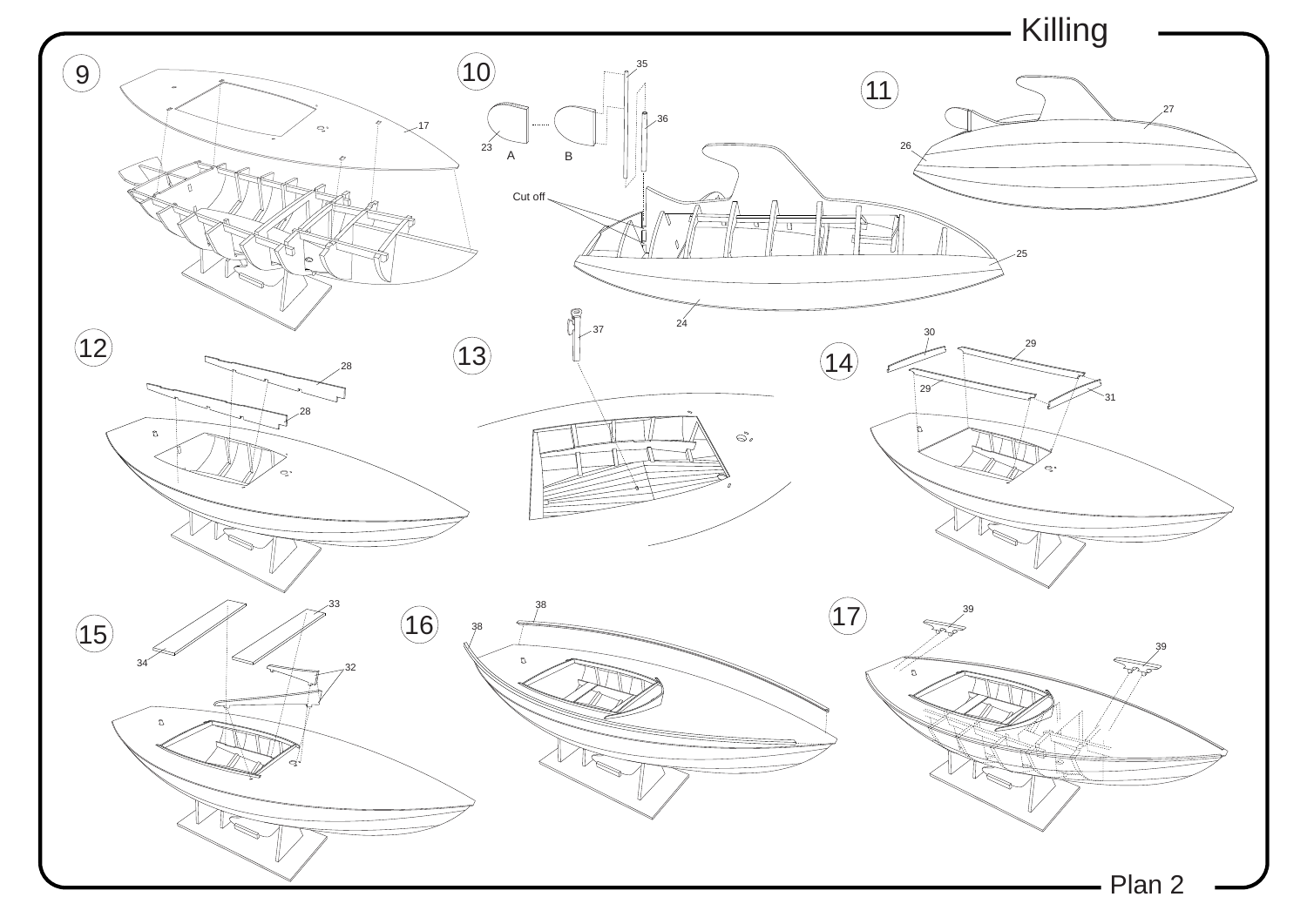| <b>NO</b> | <b>ITEM</b>    | <b>DESCRIPTION</b>              | <b>SIZE</b>              | <b>TYPE</b>        |
|-----------|----------------|---------------------------------|--------------------------|--------------------|
| 1         | 1              | Keel                            | 4 mm                     | Plywood            |
| 211       | 10             | <b>Frames</b>                   | 4 mm                     | Plywood            |
| 12-13-14  | 6              | Keel immobilizers               | 4 mm                     | Plywood            |
| 15        | 1              | Bottom deck                     | $1.7 \text{ mm}$         | Plywood            |
| 16        | $\overline{c}$ | Release parts                   | 4 mm                     | Plywood            |
| 17        | 1              | Main deck                       | $1.7 \text{ mm}$         | Plywood            |
| 1822      | 6              | Base plate parts                | 4 mm                     | Plywood            |
| 23        | 1              | Rudder                          | 4 mm                     | Plywood            |
| 2427      | 8              | Side planks                     | $1,7$ mm                 | Plywood            |
| 28        | $\overline{c}$ | Cabine inside keel immobilezers | $1.7$ mm                 | Plywood            |
| 29-30-31  | $\overline{4}$ | Cabine surrounders              | $1.7 \text{ mm}$         | Plywood            |
| 32        | $\overline{c}$ | <b>Breakwater</b>               | $1.7$ mm                 | Plywood            |
| 33-34     | $\overline{c}$ | Cabine steps                    | $1.7 \text{ mm}$         | Plywood            |
| 35        | 1              | Rudder bar                      | $3x93$ mm                | <b>Metal stick</b> |
| 36        | 1              | Rudder bar pipe                 | $4x57$ mm                | Metal pipe         |
| 37        | 1              | Boom immobilizer part           |                          | White metal        |
| 38        | $\overline{c}$ | Side brackets                   | L-shaped 460 mm Mahogany |                    |
| 39        | $\overline{c}$ | Double cleat                    |                          | White metal        |
| 40        | 1              | Rudder tiller                   | Ready                    | Wooden             |
| 41        | 1              | Main sail                       | Ready                    | Sail fabriq        |
| 42        | 1              | Front sail                      | Ready                    | Sail fabriq        |
| 43        | 20             | Eyebolt                         | Ready                    | Metal              |
| 44        |                | Rope                            |                          | Yarn               |
| 45        | 4              | Double-holed blocks             |                          | Wooden             |
| 46        | 1              | Main post                       | 8x560 mm                 | Dowel              |
| 47        | 1              | <b>Boom</b>                     | 6x170 mm                 | Dowel              |
| 49        | 1              | Nametag                         | $1,7$ mm                 | Plywood            |
| 50        | $\overline{c}$ | Nametag legs                    | $1,7$ mm                 | Plywood            |
| 51        | 1              | Boom connector part             |                          | White metal        |
| 52        | 1              | Boom connector part             |                          | White metal        |
| 53        | 1              | Nail                            |                          | Nail               |

## **KILLING PART LIST**